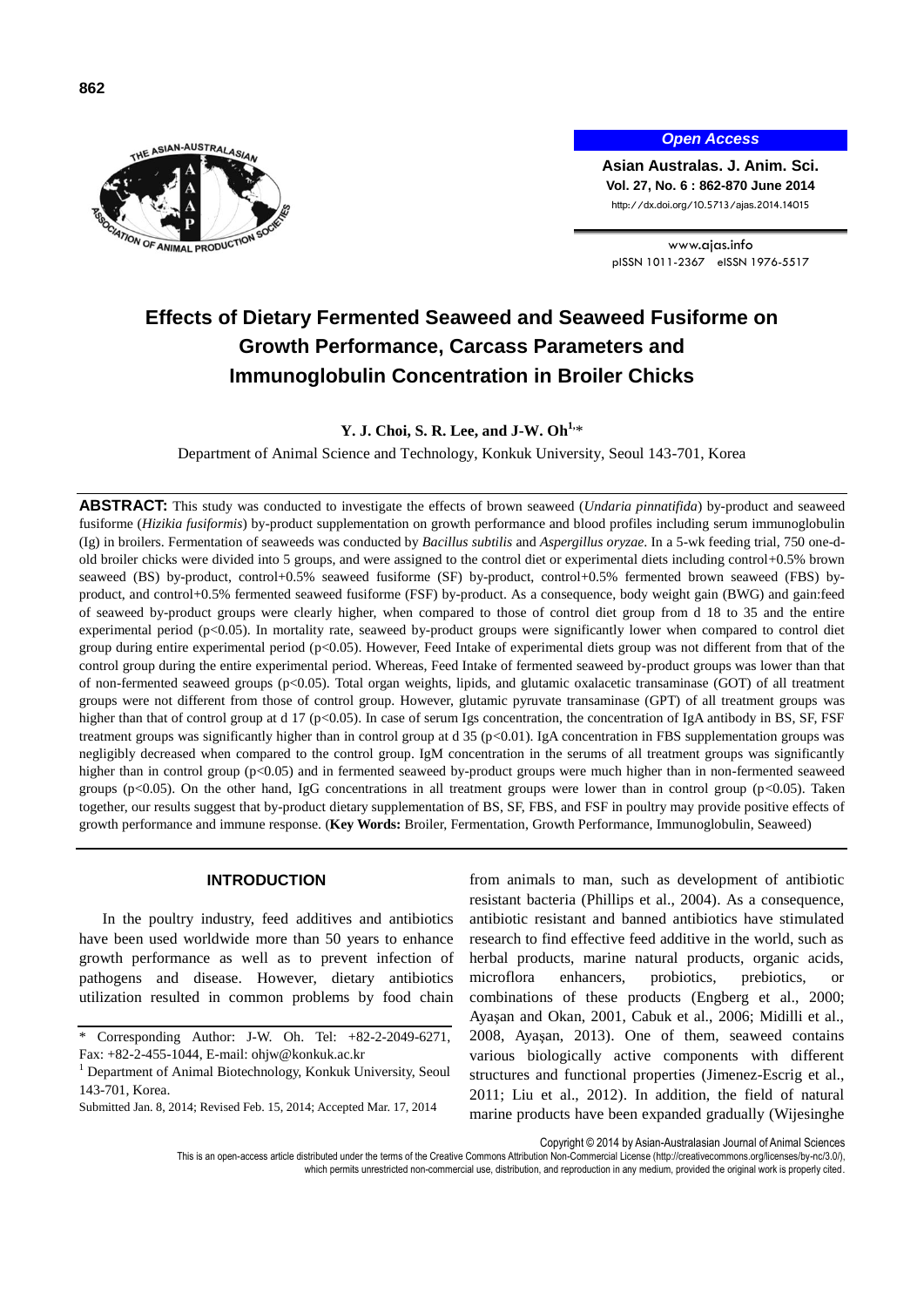and Jeon, 2012). As production of seaweeds was increased, waste of seaweed by-products was increased in the world. Therefore, the about 50% of wastes produced from brown seaweed (BS) and seaweed fusiforme (SF) has been dumped in the ocean, despite seaweeds contain edible sporophyll and root (Ahn et al., 2004). As component of seaweeds and seaweed by-products were substantially similar, seaweed by-product considered to be useful by feed additive.

Bioactive components in seaweeds include polyphenols, peptides, and polysaccharides (Zhang et al., 2007; Jimenez-Escrig et al., 2011). Many of these active compounds were useful functional ingredients with numerous health benefits (Yuan and Walsh, 2006; Kim and Joo, 2008). Functional polysaccharides such as fucans and alginic acid, derivatives produced by seaweeds, are known to exhibit biologically beneficial properties including anticoagulant, antiinflammatory, antiviral and antitumoral activities (Wijesinghe adn Jeon, 2012), and dietary supplementation with seaweed gives positive effects in broilers (Ventura et al., 1994). Although, however, numerous studies were reported that seaweeds have potential as effective additives, some of seaweed components could interfere with bioavailability of diet (Michel et al., 1996; MacArtain et al., 2007), and availability could be decreased in animals (Katayama et al., 2011). In this regard, research for SF byproducts and increased availability by them has not been performed by fermentation.

Therefore, this study was conducted to determine bioavailability improvement of feed diet by seaweed fermentation, and to evaluate growth performance and blood profiles in broilers fed with by-product of BS and SF.

## **MATERIALS AND METHODS**

#### **Microbes and fermentation measurement**

By-products of BS (*Undaria pinnatifida*) and SF (*Hizikia fusiformis*) were collected from *Wando* island (South Korea). Fermentation was performed using five different types of microbes: *Bacillus subtilis*, *Pediococcus acidilacti*, *Pediococcus pentosaceus*, *Saccharomyces cerevisiae*, and *Aspergillus oryzae* (Table 1). Microbes were selected for experiment using animal on the basis of seaweed decomposition, pathogenicity and exchange ratio of the sugar contents. The capability of seaweed decomposition was calculated by ratio of reduced sugar. End-point criteria of fermentation were determined by total sugar, reduced sugar, and pH. Fermentation condition was handled according to the optimum growth conditions based on American type culture collection guideline (Sneath et al., 1986). Light microscope (Olympus, Japan), and scanning electron microscope (Phillips, Andover, MA, USA) were employed to compare on seaweed by-products after

**Table 1.** Microbial strains used for the fermentation of byproducts of brown seaweed and seaweed fusiforme

| <b>Strains</b>           | Classification | Origin                  |
|--------------------------|----------------|-------------------------|
| <b>Bacillus</b> subtilis | Bacteria       | ATCC <sup>1</sup> 21228 |
| Pediococcus acidilactis  | Bacteria       | Kimchi <sup>2</sup>     |
| Pediococcus pentosaceus  | Bacteria       | Yogurt $3$              |
| Saccharomyces cerevisiae | Yeast          | <b>ATCC 24858</b>       |
| Aspergillus oryzae       | Fungi          | <b>ATCC 14895</b>       |

<sup>1</sup> ATCC, American type culture collection.

2 Isolation and identification from *Kimchi.*

3 Isolation and identification from Yogurt.

fermentation.

#### **Animal and experimental design**

A total of 750 of one-d-old Ross male  $(44.17\pm0.05)$ chicks were randomly allocated to five treatments replicated five times in such a way that each had 30 birds. The experiment was conducted as a completely randomized design with a control and  $2\times 2$  factorial arrangement. Birds were randomly distributed in each pen (W×H×D: 180  $cm \times 180$  cm $\times 200$  cm) according to similar body weight (BW). Experimental diets were formulated according to NRC guideline (1994, Table 4). Treatments included control (basal diet), control+0.5% BS by-product, control+0.5% SF by-product, control+0.5% fermented brown seaweed (FBS) by-product, and control+0.5% fermented seaweed fusiforme (FSF) by-product. The experimental diets were fed to chicks for 5 wk with plan of both starter diet (d 0 to 17) and subsequently grower diet (d 18 to 35). Total chick's weight of each pen was established to be equal, and feeder was separately allocated at each pen. Ten water nipples were also allocated to be equivalent space at each pen. Feed and water were provided *ad-libitum*. Ambient temperature was maintained  $33^{\circ}$ C on d 0 and was maintained  $29^{\circ}$ C on the rest weeks. Humidity was maintained to be higher than 60%.

#### **Growth performance and organ weight measurement**

Body weight and feed intake were recorded on d 0, d 17, and d 35. Feed intake was determined by measuring feed residue on d 0, d 17, and d 35 bases from the start of the experiment. The ratio of gain:feed (G:F) was calculated as the body weight gain (BWG)/feed intake. Mortalities (%) were recorded daily, and data of feed intake were corrected for BW of dead birds. Mortality (%) was calculated as follows,

 $\times 100$ Initial number of birds in the group Number of dead birds in group

Spleen, bursa of fabricius, abdominal fat, and breast muscle weight were measured with each sample obtained from 2 chicks per each pen at d 35. The organ weight was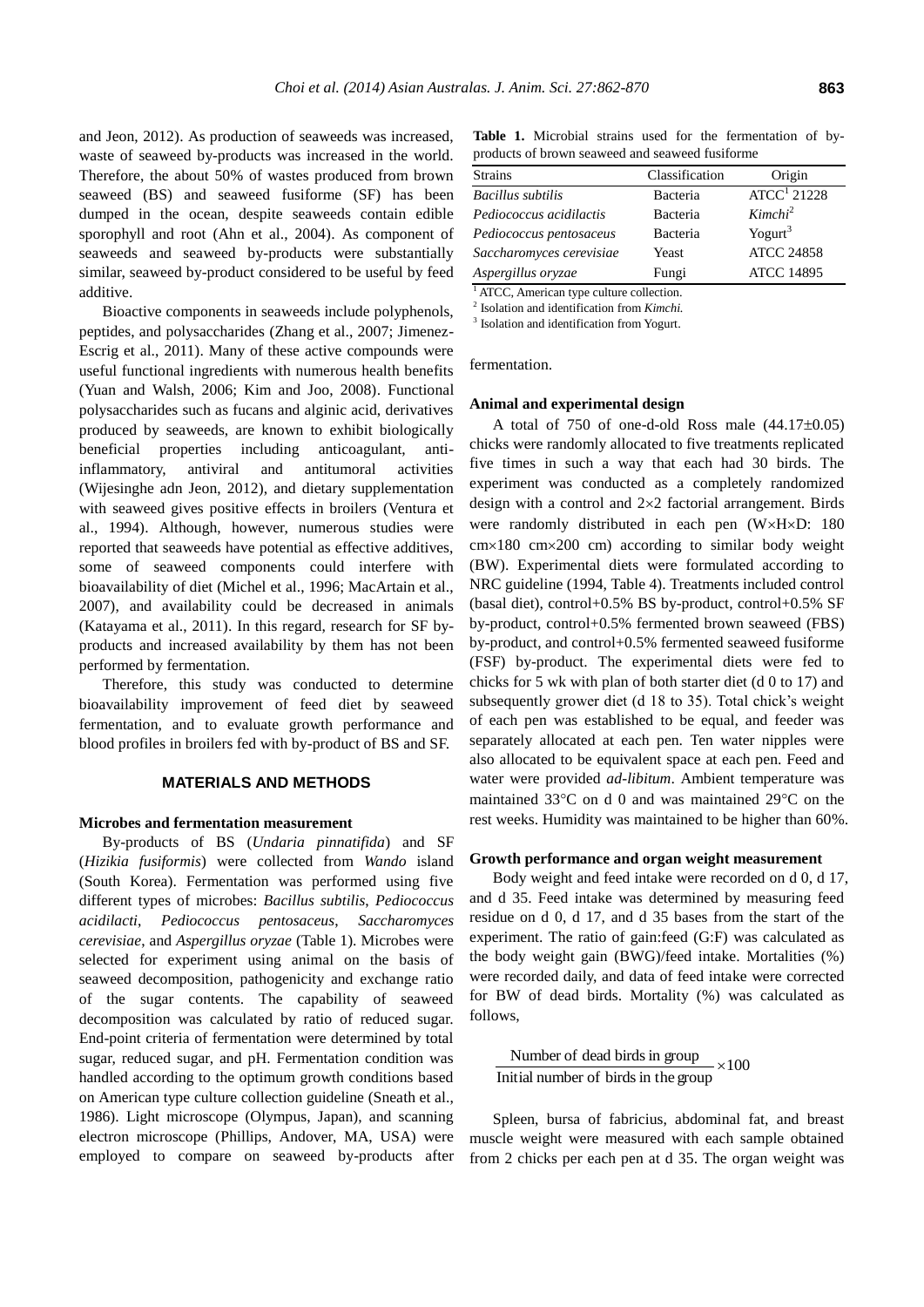calculated as g/100 g BW.

# **Blood profile and immunoglobulins (Ig) analysis**

On d 17 and d 35, 2 chicks were randomly selected from each pen, and blood samples were collected from brachial vein using 5 mL syringe (BD, Franklin Lakes, NJ, USA), and then were immediately centrifuged at  $1,500 \times g$ for 15 min at  $4^{\circ}$ C. Each serum after centrifugation was stored at  $-20^{\circ}$ C until use. Lipid layers of blood were analyzed for content comparison of triglyceride, totalcholesterol, [high-density lipoprotein](http://en.wikipedia.org/wiki/High-density_lipoprotein) cholesterol, [glutamic](http://terms.naver.com/entry.nhn?docId=479579&cid=2905&categoryId=2905)  [oxaloacetic transaminase](http://terms.naver.com/entry.nhn?docId=479579&cid=2905&categoryId=2905) (GOT), and glutamic pyruvic transaminase (GPT) using automated blood analyzer (Sysmex, Seoul, Korea). Immunoglobulins (Ig)A, IgG, and IgM antibodies were detected using enzyme-linked immunosorbent assay kits (BETHYL, Montgomery, TX, USA). Absorbance for detection was determined at 470 nm using a microplate reader (Bio-Tek, Winooski, VT, USA).

#### **Statistical analysis**

Data were analyzed using the MIXED procedure of SAS (SAS Inst. 2011) as a completely randomized design. Model was

$$
Y=\mu\text{+}T_i\text{+}E_{ij}
$$

Where,  $\mu$  is average value,  $T_i$  is treatment value,  $E_{ij}$  is the error value. Fixed effect was supplement effect; random effect was not considered in procedure. Orthogonal contrasts were used to study seaweed effect and fermentation effect using CONTRAST option. Contrasts included control versus by-product supplement (contrast 1), BS by-product versus SF by-product (contrast 2); nonfermented by-product vs. fermented by-product (contrast 3); interaction between seaweed source and fermentation (contrast 4). Significant differences among the treatments were determined at  $p<0.05$  whereas a trend was expressed when  $p<0.10$ . All means presented are least square means.

# **RESULT AND DISCUSSION**

# **Microbes and fermentation**

Five microbes were compared on the basis of commercial potential, pathogenicity, as well as exchange ratio of the reduced sugar contents during fermentation periods (Table 2). Finally, two different types microbes, *Bacillus subtilis* and *Aspergillus oryzae*, were selected for next experiment. Comparison of the chemical compositions in between BS and FBS showed considerable increase of carbohydrates contents from 29.84% to 45.13%, and comparison in between SF and FSF also showed considerable increase from 40.73% to 49.20% (Table 3).

**Table 2.** Effect of various microbial strains on total and reduced sugar contents in the by-products of brown seaweed and seaweed fusiforme

|                          | Sugar contents $(\mu g/mL)$ |            |        |         |  |  |  |  |
|--------------------------|-----------------------------|------------|--------|---------|--|--|--|--|
| <b>Strains</b>           |                             | <b>FBS</b> | FSF    |         |  |  |  |  |
|                          | Total                       | Reduced    | Total  | Reduced |  |  |  |  |
| Bacillus subtilis        | 372.2                       | 6.53       | 206.7  | 21.5    |  |  |  |  |
| Pediococcus acidilactis  | 224.1                       | 0.63       | 986.7  | 26.3    |  |  |  |  |
| Pediococcus pentosaceus  | 479.6                       | 7.04       | 1048.0 | 20.0    |  |  |  |  |
| Saccharomyces cerevisiae | 92.6                        | 2.64       | 908.2  | 23.2    |  |  |  |  |
| Aspergillus oryzae       | 144.2                       | 0.80       | 7714   | 28.5    |  |  |  |  |

FBS, fermented brown seaweed by-product; FSF, fermented seaweed fusiforme by-product.

The other chemicals were shown minimal variations. As well, gradual decrease of pH by microbes during fermentation was observed in both cases as time goes on (Figures 1 and 2). On the contrary, increase of total sugars and reduced sugars by microbes was also observed (Figures 1 and 2). Microscopic results of fermented seaweeds byproduct indicate that fermentation may affect each byproduct to morphological changes to increase carbohydrate digestibility in broilers (Figure 3).

#### **Growth performance**

Body weight was not different between all treatment groups as well as the control group when measured at d 0, d 17, and d 35 (Table 5). The BWG was also not different between all treatment groups and the control group at the beginning (d 0). However, body weight gain of BS, SF, FBS, and FSF was clearly higher than that of the control group both in the growth period and in the entire experimental

**Table 3.** The chemical composition in the by-products of brown seaweed, seaweed fusiforme, fermented brown seaweed and fermented seaweed fusiforme

| Chemical                  | Treatment |            |       |       |  |  |  |  |  |  |
|---------------------------|-----------|------------|-------|-------|--|--|--|--|--|--|
| composition<br>$(\%$ DM)  | <b>BS</b> | <b>FBS</b> | SF    | FSF   |  |  |  |  |  |  |
| CP                        | 17.38     | 18.41      | 18.41 | 20.04 |  |  |  |  |  |  |
| Ether extract             | 0.57      | 0.85       | 0.11  | 0.12  |  |  |  |  |  |  |
| Carbohydrate <sup>2</sup> | 29.84     | 45.13      | 40.73 | 49.20 |  |  |  |  |  |  |
| Crude ash                 | 28.42     | 20.22      | 16.63 | 15.04 |  |  |  |  |  |  |
| Ca                        | 0.93      | 1.27       | 0.87  | 0.93  |  |  |  |  |  |  |
| P                         | 0.28      | 0.37       | 0.11  | 0.12  |  |  |  |  |  |  |
| Fe                        | 0.59      | 0.98       | 1.43  | 0.16  |  |  |  |  |  |  |
| Zn                        | 0.24      | 0.31       | 0.15  | 0.17  |  |  |  |  |  |  |
| Mg                        | 0.69      | 0.01       | 0.01  | 0.01  |  |  |  |  |  |  |
| K                         | 0.63      | 0.41       | 0.32  | 0.36  |  |  |  |  |  |  |
| Na                        | 0.72      | 0.55       | 0.16  | 0.22  |  |  |  |  |  |  |

DM, dry matter; BS, brown seaweed by-product; FBS, fermented brown seaweed by-product; SF, seaweed fusiforme by-product; FSF, fermented seaweed fusiforme by-product; CP, crude protein.

<sup>2</sup> Calculated value = [Sample 100 g-(moisture+CP+ether extract+crude ash)]/100  $g \times 100$ .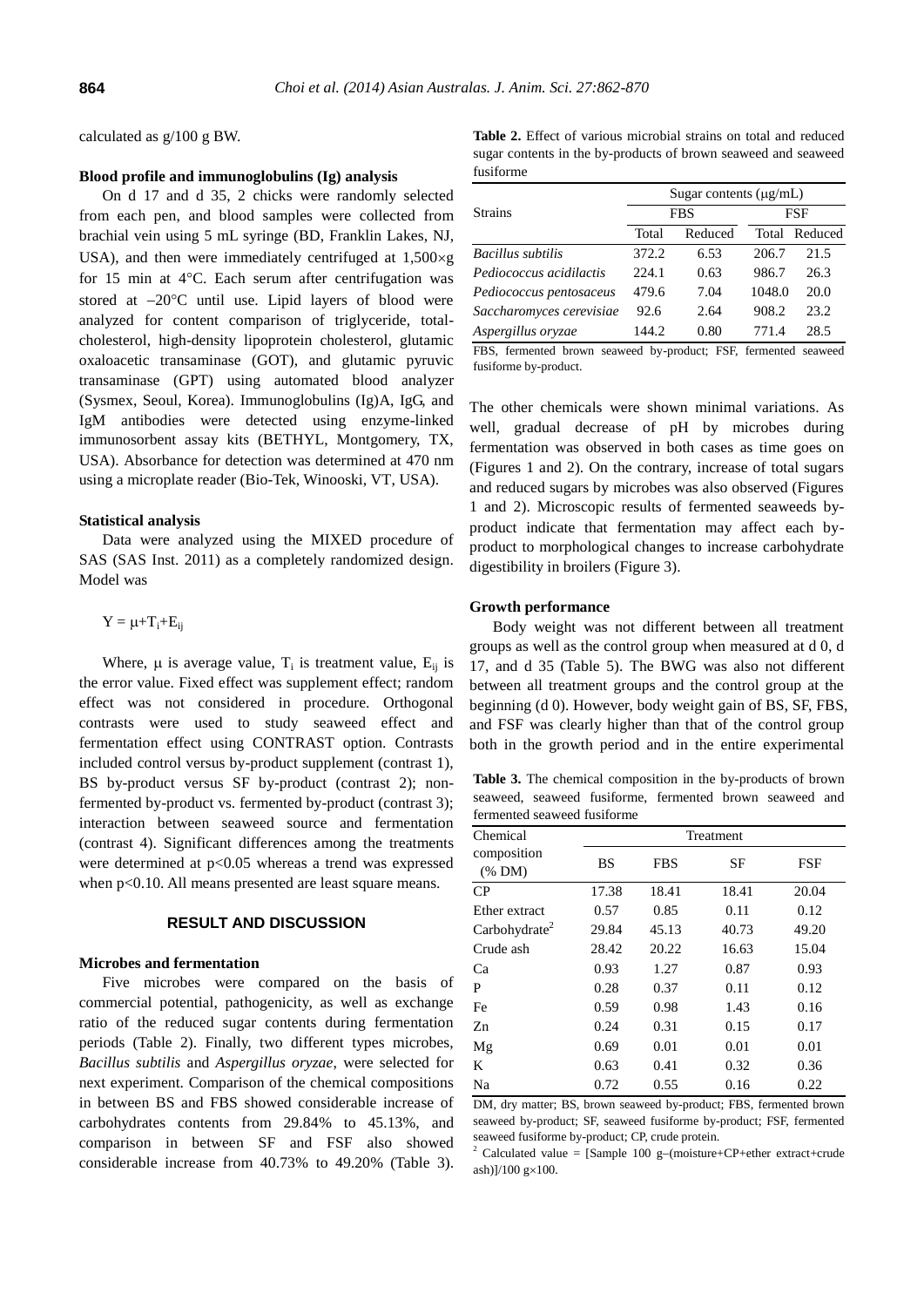

**Figure 1.** The variations of pH, total sugar and reduced sugar contents in the brown seaweed by-product. Moisture content in the brown seaweed by-product was adjusted to 70%, and  $10^8$  cfu/g of *B. subtilis* were inoculated and incubated further for 48 h. (a) comparison between pH and total sugar; (b) comparison between pH and reduced sugar; error bar means SE value.

periods  $(p<0.05)$ . Feed intake in all treatment groups was not different from that of the control group in the entire experimental period, except for contrast 3 during d 0 to 17. In feed intake contrast 3 at d 0 to 17, it in non-fermented groups was higher than in fermented groups  $(p<0.05)$ . Gain:feed was improved both at the growth period and in the entire experimental periods when compared with the control group ( $p<0.05$ ). Mortality (%) of all treatments was clearly lower when compared to the control group  $(p<0.05)$ .

It was previously reported that dietary supplementation of red algae affects feed efficiency in broiler (El-Deek adn Brikaa, 2009), and dietary supplementation of microbes



**Figure 2.** The variations of pH, total sugar and reduced sugar contents in the seaweed fusiforme by-product. Moisture content in the seaweed fusiforme by-product was adjusted to 55%, and  $10^5$  cfu/g of *A. oryzae* were inoculated and incubated further for 96 h. (a), comparison between pH and total sugar; (b), comparison between pH and reduced sugar; error bar means SE value.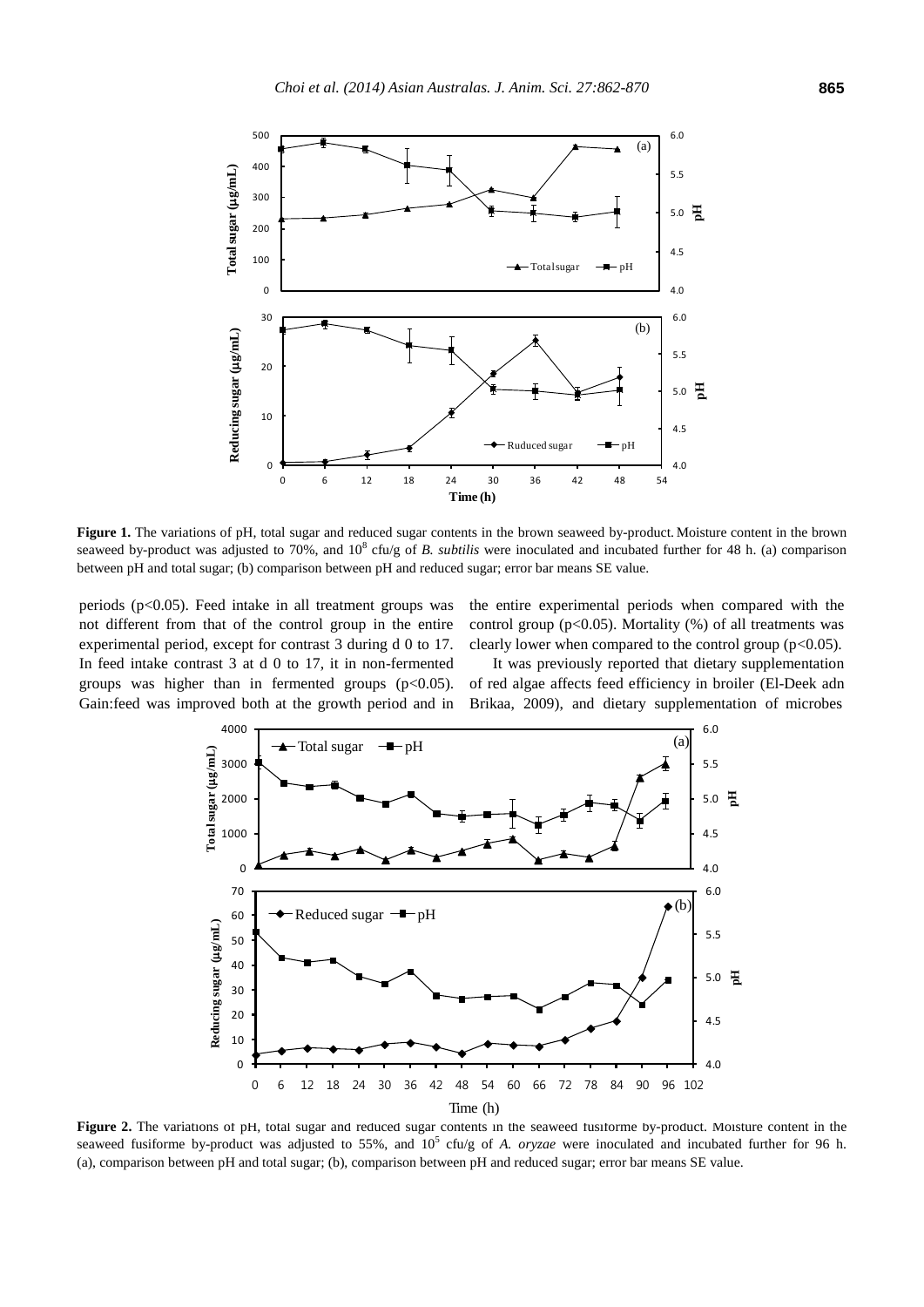

**Figure 3.** Electron microscopic photographs of the fermented or non-fermented by-products, obtained in raw or milled brown seaweed and seaweed fusiforme. <sup>1</sup> BS, brown seaweed by-product; SF, seaweed fusiforme by-product; FBS, fermented brown seaweed byproduct; FSF, fermented seaweed fusiforme by-product.

also affect feed efficiency (Shimada et al., 2004). In this study, we showed that supplementation of BS and SF has positive effect, increasing BWG, G:F, and mortality (p<0.05). Although BW of all treatment groups was not different from that of the control group, magnitude of BWG improvement was 2%, on average. As well, magnitude of BWG improvement was over 4%, on average because BS and SF addition may have a positive effect in broiler.

**Table 4.** Formula and calculated nutritional values of the basal starter and finisher diets

| Item                                          | <b>Starter</b><br>(d 0 to 17) | Finisher<br>(d 18 to 35) |                                              | <b>Starter</b><br>(d 0 to 17) | Finisher<br>(d 18 to 35) |
|-----------------------------------------------|-------------------------------|--------------------------|----------------------------------------------|-------------------------------|--------------------------|
| Ingredient (%, fed basis)                     |                               |                          | Nutrient (%, as fed basis, analysis results) |                               |                          |
| Yellow corn                                   | 56.40                         | 60.00                    | DM                                           | 89.23                         | 89.57                    |
| Soybean meal (CP, 46.17%)                     | 25.80                         | 20.40                    | CP                                           | 21.00                         | 20.00                    |
| Corn gluten meal $(CP, 62.22\%)$              | 3.00                          | 5.00                     | Ether extract                                | 7.75                          | 7.75                     |
| Full fat soybean (CP, 36.5%)                  | 5.00                          | 5.00                     | Crude fiber                                  | 2.96                          | 2.96                     |
| Finish meal                                   | 2.00                          | 2.00                     | Crude ash                                    | 5.67                          | 5.67                     |
| Tallow                                        | 4.30                          | 4.20                     | Ca                                           | 1.00                          | 1.00                     |
| Dicalcium phosphate                           | 1.74                          | 1.62                     | P                                            | 0.71                          | 0.71                     |
| Limestone                                     | 0.96                          | 1.07                     | Lysine                                       | 1.24                          | 1.24                     |
| Salt                                          | 0.22                          | 0.22                     | Methionine                                   | 0.58                          | 0.58                     |
| L-lysine $\cdot$ HCl $(78%)$                  | 0.18                          | 0.16                     | TMEn <sup>2</sup> (kcal/kg)                  | 3,150                         | 3,200                    |
| DL-methionine (98%)                           | 0.20                          | 0.10                     |                                              |                               |                          |
| L-threonine (99%)                             | 0.05                          | 0.08                     |                                              |                               |                          |
| Vitamin and trace mineral premix <sup>1</sup> | 0.15                          | 0.15                     |                                              |                               |                          |
| Total                                         | 100.00                        | 100.00                   |                                              |                               |                          |

CP, crude protein; DM, dry matter; TMEn, nitrogen-corrected true metabolizable energy.

<sup>1</sup> Vitamin and trace mineral mixture powder provides the following nutrients per kg of diet; vitamin A, 12,000 IU; vitamin D<sub>3</sub>, 2,500 IU; vitamin E, 20 IU; vitamin K<sub>3</sub>, 1.8 mg; vitamin B<sub>1</sub>, 2,000 mg; vitamin B<sub>2</sub>, 6,000 mg; vitamin B<sub>6</sub>, 3.0 mg; vitamin B<sub>12</sub>, 20 µg; niacin, 25 mg; pantothenic acid, 10 mg; folic

acid, 1.0 mg; biotin, 50 µg; Fe, 50 mg; Zn, 65 mg; Mn 65 mg; Co, 250 µg; Cu, 5 mg; I, 1.0 mg; Se, 150 µg.

 $2$  Calculated value (NRC, 1994).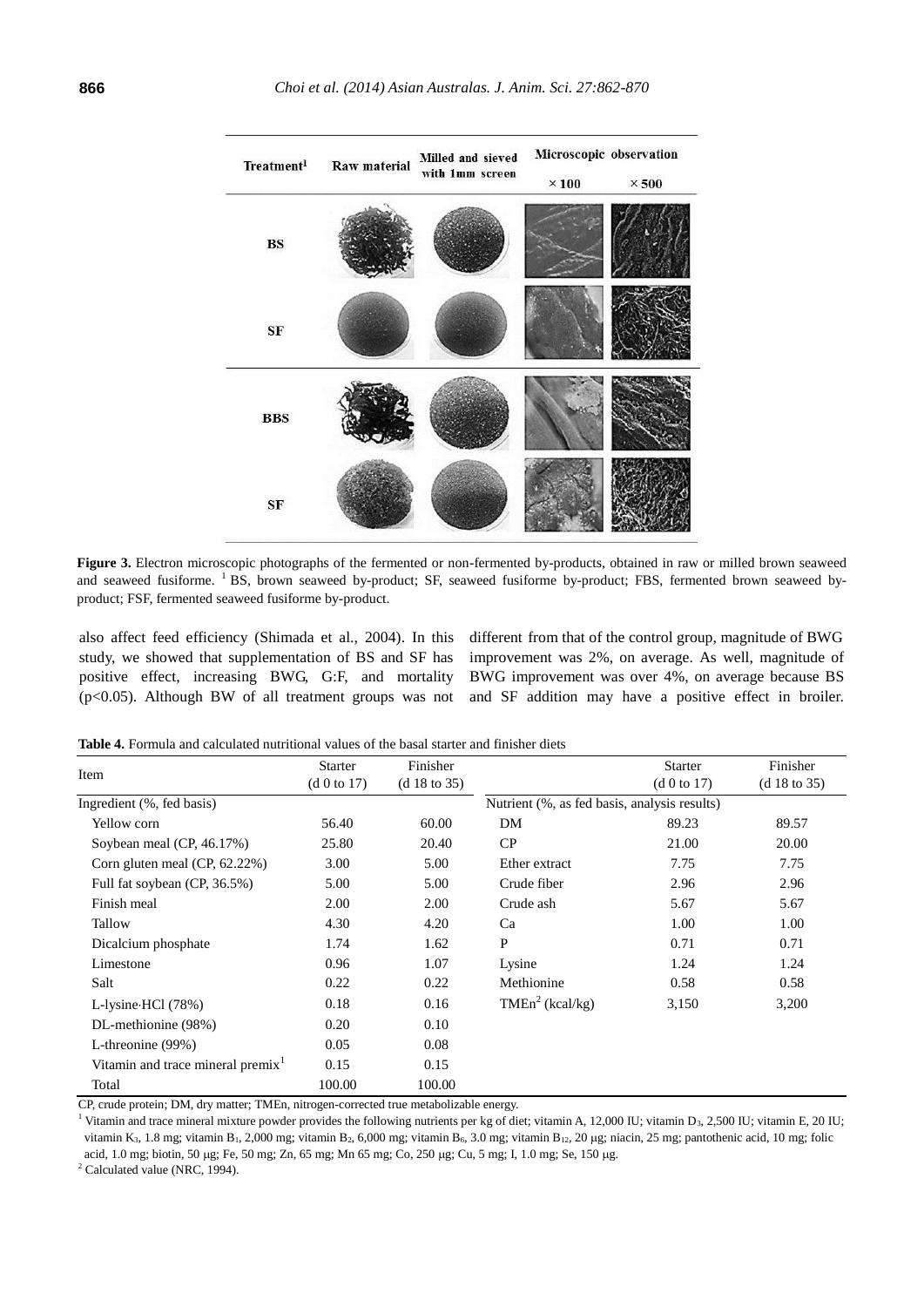|                                                                                  | Period         |       |       | Treatment <sup>2</sup> |                |       | Contrast <sup><math>\overline{3}</math></sup> |         |       |         |       |
|----------------------------------------------------------------------------------|----------------|-------|-------|------------------------|----------------|-------|-----------------------------------------------|---------|-------|---------|-------|
| Items<br>(d)<br><b>SF</b><br><b>FSF</b><br><b>CON</b><br><b>BS</b><br><b>FBS</b> | <b>SEM</b>     |       | 2     | 3                      | $\overline{4}$ |       |                                               |         |       |         |       |
| <b>BW</b>                                                                        | $\overline{0}$ | 44.5  | 44.5  | 44.4                   | 44.5           | 44.4  | 0.39                                          | 0.624   | 1.000 | 1.000   | 1.000 |
| (g/bird)                                                                         | 17             | 498   | 507   | 480                    | 492            | 481   | 13.1                                          | 0.534   | 0.533 | 0.100   | 0.474 |
|                                                                                  | 35             | 1,795 | 1,872 | 1,840                  | 1,835          | 1,807 | 41.1                                          | 0.185   | 0.226 | 0.293   | 0.938 |
| <b>BWG</b>                                                                       | 0 to 17        | 454   | 463   | 436                    | 448            | 437   | 13.1                                          | 0.526   | 0.534 | 0.103   | 0.474 |
| (g/bird)                                                                         | 18 to 35       | 1,222 | 1,321 | 1,324                  | 1,287          | 1,278 | 30.8                                          | 0.004   | 0.088 | 0.875   | 0.785 |
|                                                                                  | 0 to 35        | 1,626 | 1,750 | 1,730                  | 1,693          | 1,678 | 41.1                                          | 0.015   | 0.076 | 0.541   | 0.928 |
| Feed intake                                                                      | 0 to 17        | 1,014 | 1,122 | 997                    | 1,094          | 996   | 19.9                                          | 0.105   | 0.473 | < 0.001 | 0.495 |
| (g/bird)                                                                         | 18 to 35       | 2,434 | 2,364 | 2,313                  | 2,312          | 2,368 | 38.0                                          | 0.147   | 0.977 | 0.958   | 0.356 |
|                                                                                  | 0 to 35        | 3,356 | 3,437 | 3,265                  | 3,345          | 3,304 | 61.9                                          | 0.795   | 0.677 | 0.101   | 0.302 |
| G: F                                                                             | 0 to 17        | 0.44  | 0.42  | 0.44                   | 0.43           | 0.44  | 0.014                                         | 0.319   | 0.916 | 0.159   | 0.857 |
|                                                                                  | 18 to 35       | 0.50  | 0.56  | 0.57                   | 0.56           | 0.54  | 0.014                                         | 0.003   | 0.233 | 0.854   | 0.317 |
|                                                                                  | 0 to 35        | 0.48  | 0.51  | 0.53                   | 0.51           | 0.51  | 0.012                                         | 0.036   | 0.286 | 0.367   | 0.440 |
| Mortality (%)                                                                    | 0 to 35        | 6.00  | 1.33  | 0.67                   | 2.00           | 0.67  | 0.329                                         | < 0.001 | 0.764 | 0.372   | 0.764 |

**Table 5.** Effects of dietary supplementation of non-fermented or fermented brown seaweed and seaweed fusiforme by-products on growth performance in broiler chickens<sup>1</sup>

BS, brown seaweed by-product; FBS, fermented brown seaweed by-product; SF, seaweed fusiforme by-product; FSF, fermented seaweed fusiforme byproduct; SEM, standard error of the mean; BW, body weight; BWG, body weight gain; G:F, ratio of gain:feed.

<sup>1</sup> Each least square means represents 5 pens of 30 birds per pen.

 $2$  CON = Basal diet; BS = Basal diet+0.5% BS by-product; FBS = Basal diet+0.5% FBS by-product; SF = Basal diet+0.5% SF by-product; FSF = Basal diet+0.5% FSF by-product.

 $3 \ 1 =$  Control vs by-product supplement;  $2 = BS$  by-product vs SF by-product;  $3 =$  Non-fermented by-product vs fermented by-product;  $4 =$  Interaction between seaweed source and fermentation.

Although, in case of feed intake for seaweed source versus fermentation, our result showed that fermentation decreases feed intake and palatability during d 0 to 17 (El-Deek and Brikaa, 2009), and feed intake is not different from that of the control group after d 18. This result suggests that chicks are adapted for experimental feeding. On the other hands, Cabuk et al. (2006) reported that seaweeds does not give directly affects in mortalities. Thus, our result regarding mortality (%), may be affected through the microbes fermentation.

The organ weights of all treatment groups when sacrificed at d 35 were not different from that of the control group (Table 6). It was previously reported that organ weight is affected by dietary probiotics supplementation (Awad et al., 2009). However, Lokaewmanee et al. (2012) reported that weight of organs has no difference between in group of dietary fermented plant products supplementation and in control group, except for total visceral weights on poultry. In this study, likewise, weight of organs had no difference between in the control and in all treatment groups. This result indicates that amounts of fed microbes may be lower than probiotics.

#### **Blood profiles**

Blood profiles in all treatment groups were not different from that in the control group, but GPT of all treatment groups was higher than in control group from d 0 to d 17 (p<0.05) (Table 7). Likewise, it was reported that supplementation of FBS to broilers does not affect at blood composition (Lokaewmanee et al., 2012). As well, fed

**Table 6.** Effects of dietary supplementation of non-fermented or fermented brown seaweed and seaweed fusiforme by-products on relative weights of organs in broiler chickens<sup>1</sup>

| Items              | Treatment <sup>2</sup> ( $g/100 g$ BW) |       |       |       |       |            | Contrast <sup>.</sup> |       |       |       |
|--------------------|----------------------------------------|-------|-------|-------|-------|------------|-----------------------|-------|-------|-------|
|                    | CON                                    | BS    | FBS   | SF    | FSF   | <b>SEM</b> |                       |       |       |       |
| Spleen             | 0.103                                  | 0.108 | 0.117 | 0.107 | 0.103 | 0.169      | 0.539                 | 0.390 | 0.873 | 0.426 |
| Bursa of fabricius | 0.187                                  | 0.208 | 0.190 | 0.169 | 0.167 | 0.285      | 0.980                 | 0.070 | 0.350 | 0.593 |
| Abdominal fat      | l.702                                  | .702  | 1.681 | .448  | 1.778 | .999       | 0.937                 | 0.660 | 0.245 | 0.116 |
| Breast muscle      | 8.340                                  | 7.799 | 8.356 | 7.767 | 8.317 | 4.590      | 0.768                 | 0.639 | 0.100 | 0.978 |

BW, body weight; BS, brown seaweed by-product; FBS, fermented brown seaweed by-product; SF, seaweed fusiforme by-product; FSF, fermented seaweed fusiforme by-product; SEM, standard error of the mean.

 $<sup>1</sup>$  Each least square means represents 5 pens of 2 birds per pen.</sup>

 $2$  CON = Basal diet; BS = Basal diet+0.5% BS by-product; FBS = Basal diet+0.5% FBS by-product; SF = Basal diet+0.5% SF by-product; FSF = Basal diet+0.5% FSF by-product.

 $3 \quad 1 =$  Control vs by-product supplement;  $2 = BS$  by-product vs SF by-product;  $3 = Non-fermented$  by-product vs fermented by-product;  $4 = Interation$ between seaweed source and fermentation.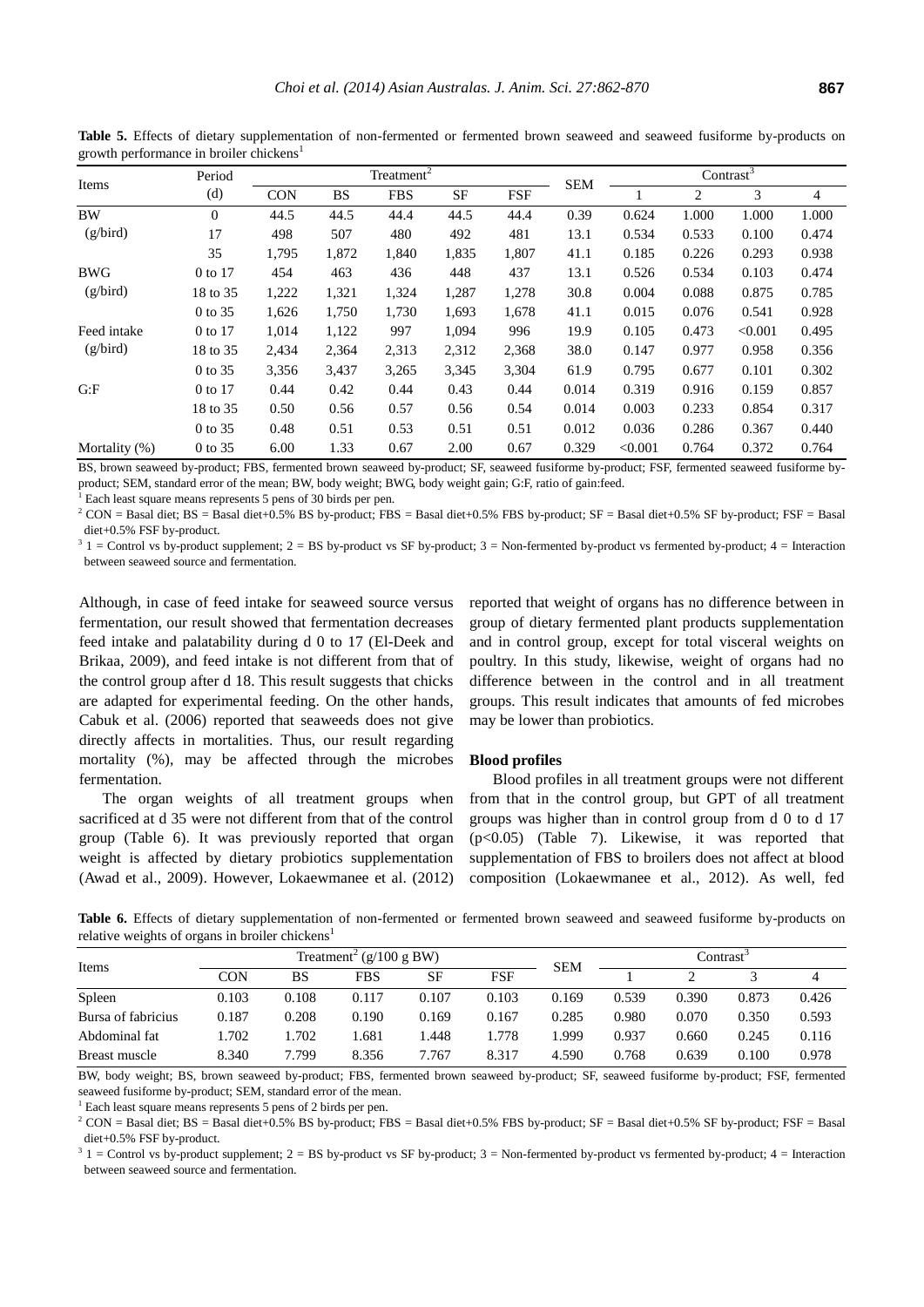| Items             | Period | Treatment <sup>2</sup> |           |            |           |            |            | Contrast |        |       |       |
|-------------------|--------|------------------------|-----------|------------|-----------|------------|------------|----------|--------|-------|-------|
|                   | (d)    | <b>CON</b>             | <b>BS</b> | <b>FBS</b> | <b>SF</b> | <b>FSF</b> | <b>SEM</b> |          | 3<br>2 | 4     |       |
| Triglyceride      | 17     | 118.6                  | 120.4     | 122.8      | 110.9     | 118.4      | 11.15      | 0.943    | 0.513  | 0.641 | 0.810 |
| (mg/dL)           | 35     | 53.6                   | 54.8      | 53.9       | 54.9      | 55.3       | 3.46       | 0.760    | 0.820  | 0.940 | 0.844 |
| Total-cholesterol | 17     | 145.0                  | 153.0     | 154.2      | 160.4     | 152.7      | 7.11       | 0.286    | 0.663  | 0.631 | 0.512 |
| (mg/dL)           | 35     | 154.2                  | 138.8     | 147.6      | 146.8     | 148.3      | 6.37       | 0.126    | 0.355  | 0.375 | 0.547 |
| HDL-cholesterol   | 17     | 106.7                  | 111.7     | 113.4      | 122.0     | 115.0      | 5.64       | 0.166    | 0.197  | 0.573 | 0.360 |
| (mg/dL)           | 35     | 111.3                  | 96.9      | 104.4      | 106.3     | 96.9       | 4.53       | 0.133    | 0.903  | 0.843 | 0.157 |
| GOT (IU/L)        | 17     | 181.0                  | 182.8     | 181.2      | 187.1     | 174.5      | 5.81       | 0.958    | 0.828  | 0.203 | 0.322 |
|                   | 35     | 235.4                  | 241.3     | 232.4      | 217.8     | 236.0      | 9.47       | 0.708    | 0.241  | 0.581 | 0.113 |
| $GPT$ (IU/L)      | 17     | 0.50                   | 0.88      | 1.21       | 1.60      | 1.30       | 0.28       | 0.038    | 0.118  | 1.000 | 0.237 |
|                   | 35     | 2.42                   | 2.01      | 2.19       | 2.33      | 2.04       | 0.28       | 0.365    | 0.853  | 0.852 | 0.358 |

**Table 7.** Effects of dietary supplementation of non-fermented or fermented brown seaweed and seaweed fusiforme by-products on lipid of serum in broiler chickens<sup>1</sup>

BS, brown seaweed by-product; FBS, fermented brown seaweed by-product; SF, seaweed fusiforme by-product; FSF, fermented seaweed fusiforme byproduct; SEM, standard error of the mean; GOT[, glutamic oxaloacetic transaminase;](http://terms.naver.com/entry.nhn?docId=479579&cid=2905&categoryId=2905) GPT, glutamic pyruvic transaminase.

<sup>1</sup> Each least square means represents 5 pens of 2 birds per pen.

 $2$  CON = Basal diet; BS = Basal diet+0.5% BS by-product; FBS = Basal diet+0.5% FBS by-product; SF = Basal diet+0.5% SF by-product; FSF = Basal diet+0.5% FSF by-product.

 $3 \ 1 =$  Control vs by-product supplement;  $2 = BS$  by-product vs SF by-product;  $3 =$  Non-fermented by-product vs fermented by-product;  $4 =$  Interaction between seaweed source and fermentation.

seaweed extract was reported to decrease oxidative stress such as GOT, GPT concentration on animals (Kang et al., 2008). However, our result shows that GPT in all treatment groups was higher than in the control at d 17 ( $p<0.05$ ). These results may be due to effect of detoxification by microbes in the liver in feed additives on broiler (El-Husseiny et al., 2008).

#### **Immunoglobulin concentration**

Immunoglobulin concentration in the serum was measured in broiler fed for 35 d (Table 8). As a result, the concentration of IgA antibody in the supplementation group were considerably higher than in the control group, except FBS supplemented group (p<0.01). As well, IgA antibody concentration was increased by fermentation both in SF and FSF group when compared to control group  $(p<0.01)$ . Interestingly, FSF supplementation in broiler showed significant increase of IgA antibody concentration when compared to SF group, meaning positive effects of fermentation with seaweed fusiform. In case of IgG antibody, its concentration in the supplemented groups were significantly lower than in the control group  $(p<0.01)$ . As well, it was observed that IgG antibody concentration was decreased in the both of BS and SF non-fermented group  $(p<0.01)$ . Furthermore, IgG antibody reduction rate of BS group was significantly higher than in SF group  $(p<0.01)$ , suggesting importance of seaweed source. In case of IgM antibody, all treatment groups were significantly higher than in the control group  $(p<0.05)$ . IgM concentration was the most highly increased in FBS and FSF group, compared to other groups including control group  $(p<0.05)$ . In addition, IgM concentration in the fermentation groups were higher than in the non-fermentation groups  $(p<0.01)$ . It means that supplementation of fermented seaweeds in the diet may increase IgM antibody concentration in broiler  $(p<0.01)$ .

Allen and Pond (2002) recently reported that seaweed extract improved activation of immune system in poultry and mammals. In accord with their results, the increased

Table 8. Effects of dietary supplementation of non-fermented or fermented brown seaweed and seaweed fusiforme by-products on immunoglobulin concentration in the serum of broiler chickens<sup>1</sup>

| Items       |     | Treatment <sup>2</sup> (35 d) |            |           |     |            |         | Contrast <sup>3</sup> |              |         |  |
|-------------|-----|-------------------------------|------------|-----------|-----|------------|---------|-----------------------|--------------|---------|--|
|             | CON | BS                            | <b>FBS</b> | <b>SF</b> | FSF | <b>SEM</b> |         |                       |              |         |  |
| IgA(mg/dL)  | 203 | 228                           | 199        | 226       | 241 | 4.9        | 0.003   | < 0.001               | 0.130        | < 0.001 |  |
| IgG (mg/dL) | 679 | 564                           | 372        | 652       | 609 | 14.7       | < 0.001 | < 0.001               | $<\!\!0.001$ | < 0.001 |  |
| IgM (mg/dL) | 176 | 188                           | 214        | 182       | 218 | 8.0        | 0.030   | 0.839                 | $<\!\!0.001$ | 0.451   |  |

BS, brown seaweed by-product; FBS, fermented brown seaweed by-product; SF, seaweed fusiforme by-product; FSF, fermented seaweed fusiforme byproduct; SEM, standard error of the mean; Ig, immunoglobulin.

Each least square means represents 5 pens of 2 birds per pen.

 $2$  CON = Basal diet; BS = Basal diet+0.5% BS by-product; FBS = Basal diet+0.5% FBS by-product; SF = Basal diet+0.5% SF by-product; FSF = Basal diet+0.5% FSF by-product.

 $3 \quad 1 =$  Control vs by-product supplement;  $2 = BS$  by-product vs SF by-product;  $3 = Non-fermented$  by-product vs fermented by-product;  $4 = Interation$ between seaweed source and fermentation.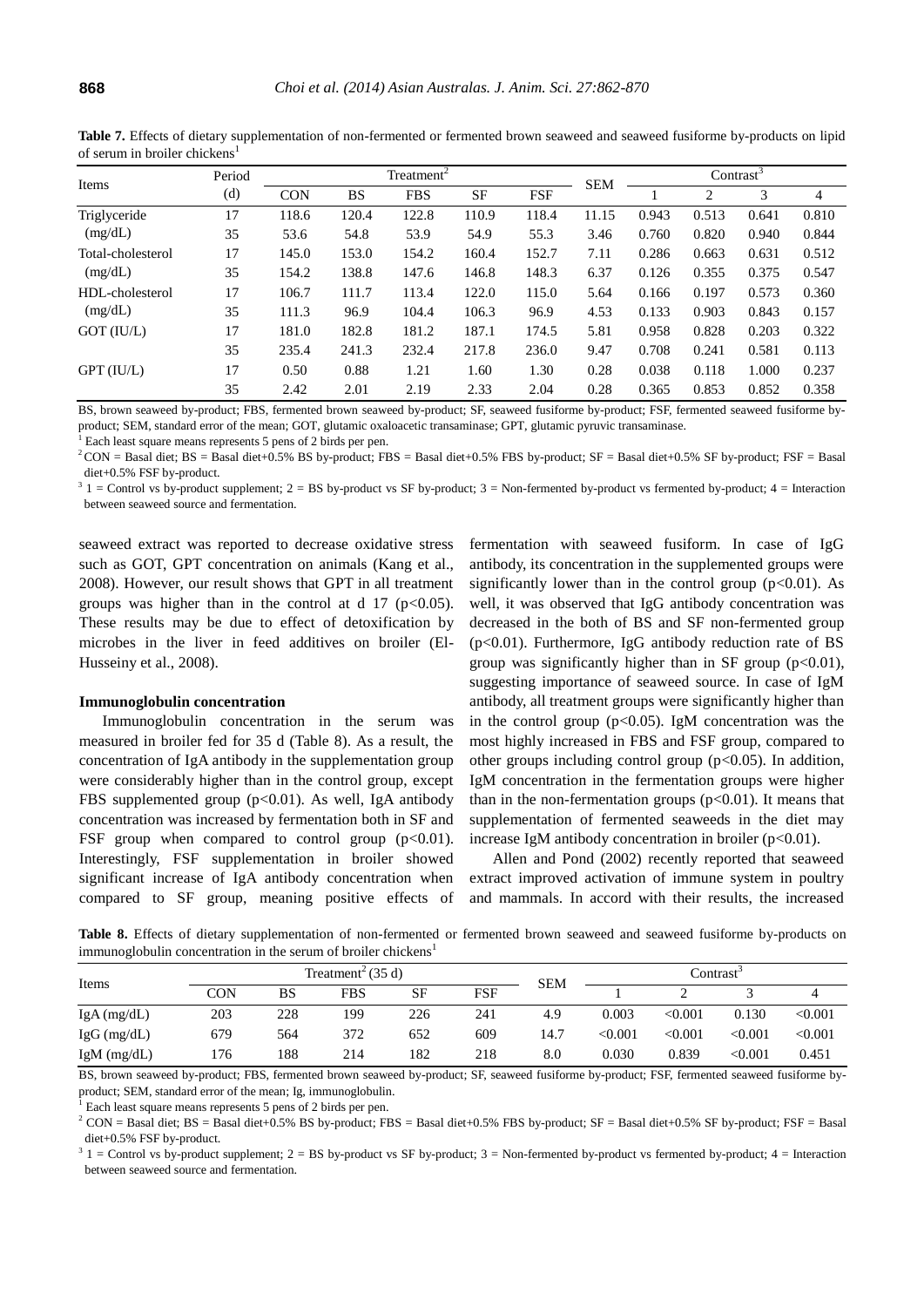serum concentration of IgA antibody in BS, SF, and FSF, and the increase of IgM antibody in BS, SF, FBS, and FSF groups suggest that the immune system for antibody production in broiler may be improved by supplementation of fermented seaweeds with microbes in diets.

Therefore, although fermentation does not affect on growth performance and blood profiles in broiler, BS and SF may be considered as effective feed additives on poultry. In addition, the modulation of IgA, IgM, and IgG antibody by supplementation of fermented seaweed in broiler may be connected to reinforcement of physical health by activation of humoral immune response in that antibodies are involved in poultry.

## **CONCLUSION**

Brown seaweed and SF have a lot of biological effects and a large amount of by-product was produced annually in the world. Although seaweeds have low digestibility and utilization in the animals, fermentation technique may assist the increase of reutilization and digestibility. In addition, fermentation may improve growth performance and immune response. Although, in this study, fermentation effect was minimal, supplementation of BS and SF had a great effect on growth performance. In conclusion, our results suggest that dietary supplementation of by-product of BS, SF, FBS, and FSF in poultry may improve growth performance and immune response.

# **REFERENCES**

- Ahn, S. J., Y. S. Kim, and K. P. Park. 2004. Storage of wastebrown seaweed and degradation of alginate using microorganism. J. Environ. Sci. 13:313-318.
- Allen, V. G. and K. R. Pond. 2002. Seaweed Supplement Diet for Enhancing Immune Response in Mammals and Poultry. Texas Tech University, Lubbock, TX, USA.
- Ayaşan, T. and F. Okan. 2001. The effect of a diet with different probiotic (protexin) levels on the fattening performance and carcass characteristics of Japanese quails. Proceedings of XVth European Symposium on the Quality of Poultry Meat. September 9-12, 2011; Kuşadası, Turkey. pp. 169-174.
- Ayaşan, 2013. Effects of dietary inclusion of protexin (probiotic) on hatchability of Japanese quails. Indian J. Anim. Sci. 83:78- 81.
- Awad, W., K. Ghareeb, S. Abdel-Raheem, and J. Böhm. 2009. [Effects of dietary inclusion of probiotic and synbiotic on](http://ps.oxfordjournals.org/content/88/1/49)  [growth performance, organ weights, and intestinal](http://ps.oxfordjournals.org/content/88/1/49)  [histomorphology of broiler chickens.](http://ps.oxfordjournals.org/content/88/1/49) Poult. Sci. 88:49-56.
- Cabuk, M., M. Bozkurt, A. Alcicek, Y. Akbas, and K. Kücükyilmaz. 2006. [Effect of a herbal essential oil mixture on](http://www.ajol.info/index.php/sajas/article/view/3996)  [growth and internal organ weight of broilers from young and](http://www.ajol.info/index.php/sajas/article/view/3996)  [old breeder flocks.](http://www.ajol.info/index.php/sajas/article/view/3996) S. Afr. J. Anim. Sci. 36:135-141.
- El-Deek, A. A. and M. A. Brikaa. 2009. [Nutritional and biological](http://free-journal.umm.ac.id/files/file/Nutritional%20and%20Biological%20Evaluation.pdf)  [evaluation of marine seaweed as a feedstuff and as a pellet](http://free-journal.umm.ac.id/files/file/Nutritional%20and%20Biological%20Evaluation.pdf)  [binder in poultry diet.](http://free-journal.umm.ac.id/files/file/Nutritional%20and%20Biological%20Evaluation.pdf) Int. J. Poult. Sci. 8:875-881.
- El-Husseiny, O. M., A. G. Abdallah, and K. O. Abdel-Latif. 2008. [The influence of biological feed additives on broiler](http://free-journal.umm.ac.id/files/file/The%20Influence%20of%20Biological%20Feed%20Additives%20on%20Broiler%20Performance.pdf)  [performance.](http://free-journal.umm.ac.id/files/file/The%20Influence%20of%20Biological%20Feed%20Additives%20on%20Broiler%20Performance.pdf) Int. J. Poult. Sci 7:862-871.
- Engberg, R. M., M. S. Hedemann, T. D. Leser, and B. B. Jensen. 2000. [Effect of zinc bacitracin and salinomycin on intestinal](http://ps.oxfordjournals.org/content/79/9/1311)  [microflora and performance of broilers.](http://ps.oxfordjournals.org/content/79/9/1311) Poult. Sci. 79:1311- 1319.
- Jiménez-Escrig, A. and F. J. Sánchez-Muniz. 2000. [Dietary fibre](http://www.sciencedirect.com/science/article/pii/S0271531700001494)  [from edible seaweeds: Chemical structure, physicochemical](http://www.sciencedirect.com/science/article/pii/S0271531700001494)  [properties and effects on cholesterol metabolism.](http://www.sciencedirect.com/science/article/pii/S0271531700001494) Nutr. Res. 20:585-598.
- Jimenez-Escrig, A., E. Gomez-Ordonez, and P. Ruperez. 2011. Seaweed as a source of novel nutraceuticals: Sulfated polysaccharides and peptides. Adv. Food Nutr. Res. 64:325- 337.
- Kang, K. S., I. D. Kim, R. H. Kwon, and B. J. Ha. 2008. *[Undaria](http://link.springer.com/article/10.1007/s12257-007-0101-1)  pinnatifida* [fucoidan extract protects against CCl4-induced](http://link.springer.com/article/10.1007/s12257-007-0101-1)  [oxidative stress.](http://link.springer.com/article/10.1007/s12257-007-0101-1) Biotechnol. Bioprocess Eng. 13:168-173.
- Katayama, M., M. Katayama, T. Fukuda, T. Okamura, E. Suzuki, K. Tamura, Y. Shimizu, Y. Suda, and K. Suzuki. 2011. [Effect](http://onlinelibrary.wiley.com/doi/10.1111/j.1740-0929.2010.00826.x/abstract;jsessionid=06570FC2707BFE18F32528744F4072E1.f02t01?deniedAccessCustomisedMessage=&userIsAuthenticated=false)  [of dietary addition of seaweed and licorice on the immune](http://onlinelibrary.wiley.com/doi/10.1111/j.1740-0929.2010.00826.x/abstract;jsessionid=06570FC2707BFE18F32528744F4072E1.f02t01?deniedAccessCustomisedMessage=&userIsAuthenticated=false)  [performance of pigs.](http://onlinelibrary.wiley.com/doi/10.1111/j.1740-0929.2010.00826.x/abstract;jsessionid=06570FC2707BFE18F32528744F4072E1.f02t01?deniedAccessCustomisedMessage=&userIsAuthenticated=false) Anim. Sci. J. 82:274-281.
- Kim, M. H. and H. G. Joo. 2008. [Immunomodulatory effects of](http://www.sciencedirect.com/science/article/pii/S0165247807002830)  [fucoidan on bone marrow-derived dendritic cells.](http://www.sciencedirect.com/science/article/pii/S0165247807002830) Immunol. Lett. 115:138-143.
- Liu, F., J. Wang, A. K. Changb, B. Liu, L. Yang, Q. Li, P. Wang, and X. Zou. 2012. [Fucoidan extract derived from Undaria](http://www.sciencedirect.com/science/article/pii/S0944711312000992)  [pinnatifida inhibits angiogenesis by human umbilical vein](http://www.sciencedirect.com/science/article/pii/S0944711312000992)  [endothelial cells.](http://www.sciencedirect.com/science/article/pii/S0944711312000992) Phytomedicine 19:797-803.
- Lokaewmanee, K., K. Yamauchi, and N. Thongwittaya. 2012. [Effects of fermented plant product on growth performance,](http://www.tandfonline.com/doi/abs/10.1080/00071668.2012.665435#.UzJpIfl_vuM)  [some blood variables, carcase characteristics, and intestinal](http://www.tandfonline.com/doi/abs/10.1080/00071668.2012.665435#.UzJpIfl_vuM)  [histology in broilers.](http://www.tandfonline.com/doi/abs/10.1080/00071668.2012.665435#.UzJpIfl_vuM) Br. Poult. Sci. 53:215-223.
- MacArtain, P., C. I. Gill, M. Brooks, R. Campbell, and I. R. Rowland. 2007. [Nutritional value of edible seaweeds.](http://onlinelibrary.wiley.com/doi/10.1111/j.1753-4887.2007.tb00278.x/abstract?deniedAccessCustomisedMessage=&userIsAuthenticated=false) Nutr. Rev. 65:535-543.
- Michel, C., M. Lahaye, C. Bonnet, S. Mabeau, and J. L. Barry. 1996. *In vitro* fermentation by human faecal bacteria of total and purified dietary fibres from brown seaweeds. Br. J. Nutr. 75:263-280.
- Midilli, M., F. Okan, and C. Kemal. 2008. [Effects of dietary](http://www.ajol.info/index.php/sajas/article/view/4104)  [probiotic and prebiotic supplementation on growth](http://www.ajol.info/index.php/sajas/article/view/4104)  [performance and serum IgG concentration of broilers.](http://www.ajol.info/index.php/sajas/article/view/4104) S. Afr. J. Anim. Sci. 38:21-27.
- National Research Council. 1994. Nutrient Requirements of Poultry. 9th Rev. Ed., National Academy Press, Washington, DC, USA.
- Phillips, I., M. Casewell, T. Cox, B. D. Groot, C. Friis, R. Jones, C. Nightingale, R. Preston, and J. Waddell. 2004. [Does the use of](http://jac.oxfordjournals.org/content/53/1/28.short)  [antibiotics in food animals pose a risk to human health? A](http://jac.oxfordjournals.org/content/53/1/28.short)  [critical review of published data.](http://jac.oxfordjournals.org/content/53/1/28.short) J. Antimicrob. Chemother. 53:28-52.
- SAS. 2011. User's Guide: Statistics, Version 9.3. Edition. SAS. Inst. Inc., Cary, NC, USA.
- Shimada, T., C. Motonaga, S. Matsuura, M. Takagaki, T. Ashida, T. Okano, and H. Morii. 2004. [Effects of a fermented vegetable](https://www.jstage.jst.go.jp/article/jnsv1973/50/6/50_6_422/_article)  [product on fat deposition and bone metabolism in](https://www.jstage.jst.go.jp/article/jnsv1973/50/6/50_6_422/_article)  [ovariectomized rats.](https://www.jstage.jst.go.jp/article/jnsv1973/50/6/50_6_422/_article) J. Nutr. Sci. Vitaminol. 50:422-425.
- Sneath, P. H. A., N. S. Mair, M. E. Sharpe, and J. G. Holt. 1986.